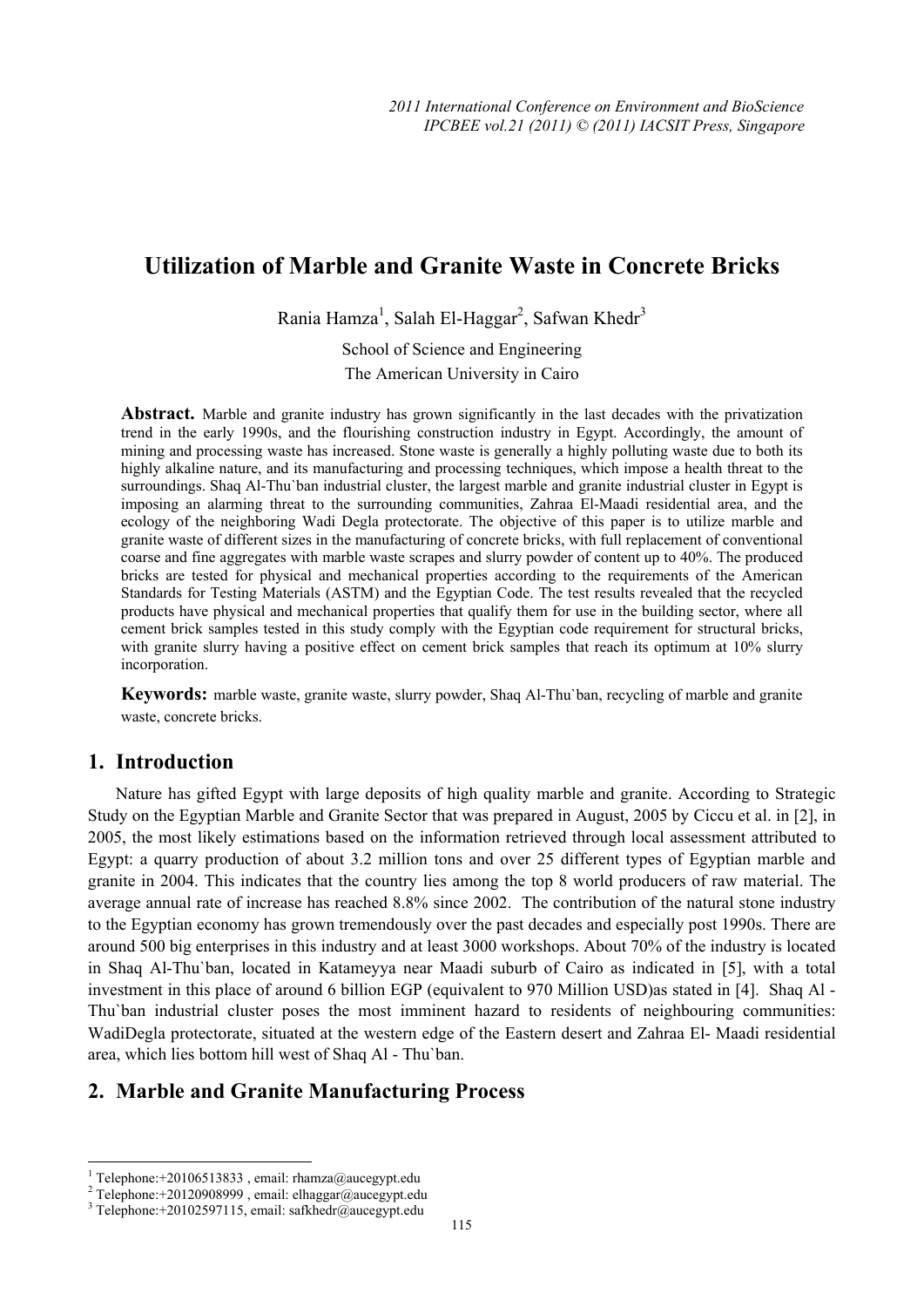During the processing of marble and granite, that takes place in Shaq Al-Thu`ban cluster, the raw stone block is cut as demanded either into tiles or slabs of various thicknesses (usually 2 or 4cm), using diamond blades. Water is showered on blades while stone blocks are cut into sheets of varying thickness to cool the blades and absorbs the dust produced during the cutting operation. The amount of wastewater from this operation is very large. It is not recycled as the water so highly alkaline that, if re-used, it can dim the slabs to be polished. In large factories, where the blocks are cut into slabs, the cooling water is stored in pits until the suspended particles settle (sedimentation tanks), then the slurry is collected in trucks and disposed of on the ground and left to dry. This water carries large amounts of stone powder. Eventually, the sludge dries in the sun and its particles become airborne. This causes air pollution problems for the surrounding area. Another solid waste generated by the marble and granite units is the cutting waste which results from cutting slabs into the required dimensions. After the stone has been cut to the specific dimensions, the slabs are finished either by polishing or texturing, as requested. The polishing operation is fully automated with the use of powdered abrasives that keep on scrubbing the surface of the marble until it becomes smooth and shiny. Water showers are essential to prevent overheating of the blades.

#### **2.1. Waste Quantification**

Actual figures about the quantity of waste produced in Egypt from the marble and granite industry are inaccessible since it is not calculated or monitored by the government or any other party. However, the waste produced during the processing stage only ranges from 20-50% as indicated in [1], [2], [3] and [6].Based on the lowest estimates of waste percentage, Shaq Al- Thu`ban only produces around 500, 000 tons of waste per year.

#### **2.2. Environmental Impact**

Cutting the stones produces heat, slurry, rock fragments, and dust. The wastes are dumped on the Wadi's roads and the adjacent land and the dust is airborne by the wind and scrap is scattered. The marble slurry could lead in the long run to water clogging of the soil, to increasing soil alkalinity, and to disruption of photosynthesis and transpiration. The net effect is a reduction of soil fertility and plant productivity. Many animal species in the Wadi are exclusively herbivores. Even if those plants did not die out, their internal chemistry will have been altered and their nutritional value poisoned by gases emitted by the industry. The interdependence of the parts of the ecosystem does not seem to be greatly emphasized in environmental public policy. It should also be realized that animal health, like human health, can be adversely impacted by inferior environment quality. Nevertheless, by blanketing plants and surfaces, slurry and dust compromise the aesthetic appeal of the Wadi's scenery, as detailed in [1], [3], [6] and [7].

## **3. Materials and Methods**

Concrete bricks can be the best application to utilize marble and granite waste in large quantities to replace the conventional sand and aggregates. Normally, aggregates in concrete bricks are dolomite as the coarse aggregate, and sand as the fine component. These can be replaced by marble and granite waste aggregates of different sizes with slurry powder addition. The mix utilizes marble and granite mixed pieces of various sizes: coarse sand (A), fineness modulus (FM) of 4.596, fine sand (B), FM of 2.755, coarse aggregate (C) of maximum nominal aggregate size of 12.5 mm and coefficient of uniformity  $(C_n)$  of 1.9, and slurry powder. The slurry powder, both marble and granite, is of grain size less than 70 microns and surface area more than 4200 cm<sup>2</sup>/g (comparable to that of cement, 2600-4300 cm<sup>2</sup>/g), which gives cohesion and micro-filling ability. The mix design incorporates 10wt% cement, 30wt% fine aggregates with ratio 3:7 A:B (FM 3.307), 50 wt% coarse aggregates, and marble (M) or granite (G) slurry powder of 10, 20, 30 and 40 wt%, with proportional re-distribution of coarse and fine aggregates to accommodate the added slurry powder, beyond 10%. In addition, 0% slurry brick (zero), and control brick, with conventional dolomite coarse aggregates and sand, were tested, as shown in Table 1.

### **3.1. Sampling and Testing**

The bricks produced are of dimensions 250 mm length, 120 mm width and 60 mm height in agreement with the brick dimensions specified by the Egyptian code for masonry works. Three samples of each brick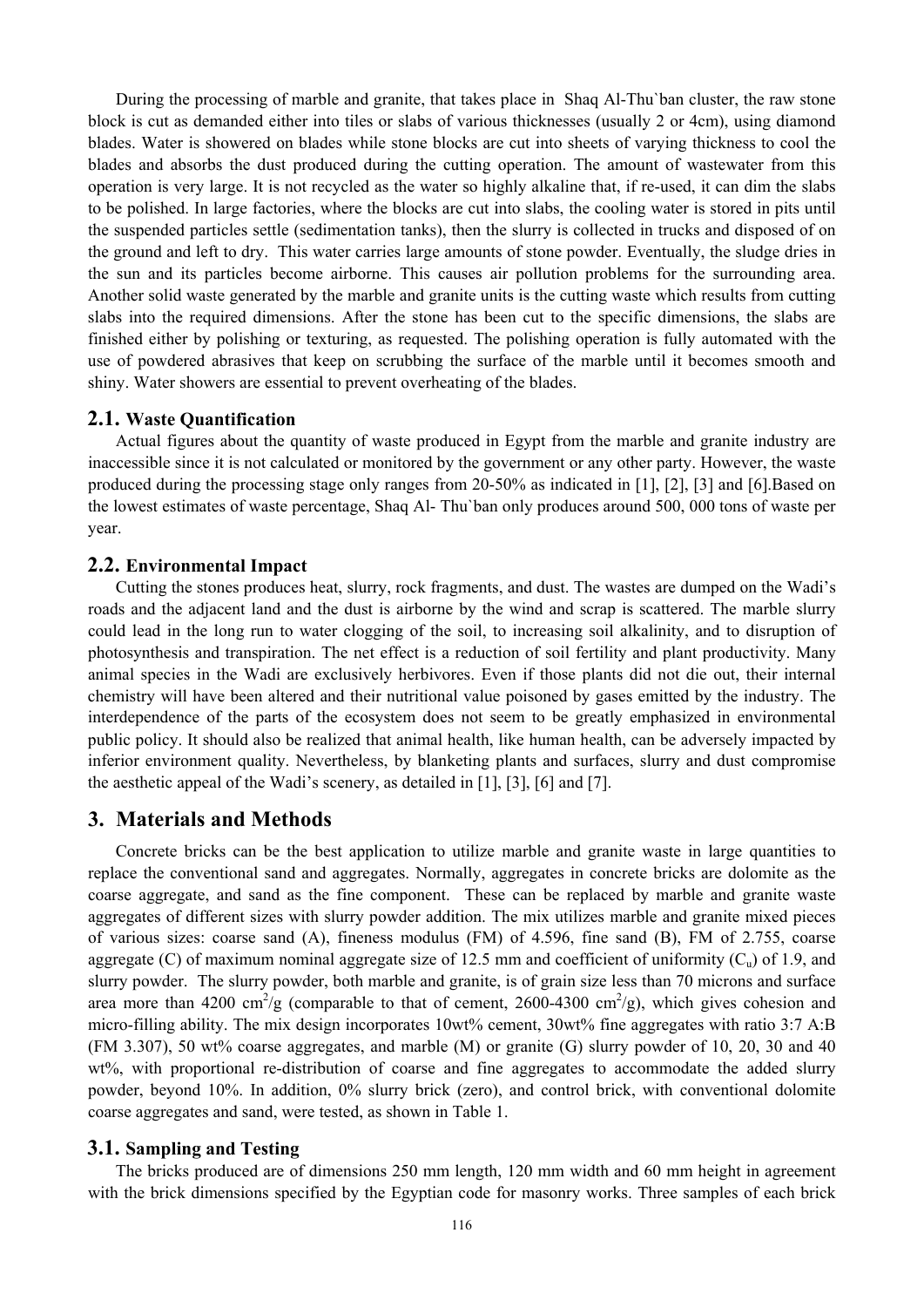formula are tested after 7 and 28 days for compression, moisture, absorption and durability (heating and cooling cycles and saturated salt solution, sodium chloride, immersion cycles followed by heating, of a 24±2 hours cycle for 7 days). Results are compared to ASTM C140, the Egyptian Code and the control samples. In addition, Bricks abrasion resistance is compared to ASTM C902-09.

| Mix ID   | Cement          | Slurry |                 | Fine aggregates |                             | coarse aggregates |       |
|----------|-----------------|--------|-----------------|-----------------|-----------------------------|-------------------|-------|
|          | $\text{kg/m}^3$ | $wt\%$ | $\text{kg/m}^3$ | $wt\%$          | $\left(\frac{kg}{m}\right)$ | $wt\%$            | (kg/m |
| Control  | 300             |        |                 |                 | 800                         |                   | 1000  |
| Zero     | 235             |        |                 | 33.75           | 704                         | 56.25             | 1173  |
| M10, G10 | 232             | 10     | 232             | 30.00           | 696                         | 50.00             | 1160  |
| M20, G20 | 220             | 20     | 441             | 26.25           | 579                         | 43.75             | 965   |
| M30, G30 | 210             | 30     | 630             | 22.50           | 472                         | 37.50             | 787   |
| M40, G40 | 204             | 40     | 818             | 18.75           | 383                         | 31.25             | 639   |

Table 1: Concrete bricks mix design

### **3.2. Results**

The results show that the marble and the granite slurry samples yield similar mechanical, in terms of compressive strength, and physical, in terms of density and absorption, properties. In terms of compressive strength, although both marble and granite show similar results, granite slurry samples show slightly higher values, as illustrated in Figure 1 and Figure 2, which is predictable due to the higher strength of natural granite stone and the apparent stronger bond with cement paste. This increase in strength in granite slurry bricks compared to the marble slurry ones is around 10%, 11%, 14%, and 33% in 10, 20, 30, and 40% samples respectively at 7 days. As for the 28 days test, the increase is 9%, 23%, 9%, and 48% for 10, 20, 30, and 40% samples respectively. It is worth mentioning, however, that the 40% granite slurry samples (G40) show much higher values of compressive strength (33%, and 48%), as compared to marble slurry. This can indicate that granite slurry can have a better interface with cement paste in the mix beyond purely physical micro filling action. This is more noticeable in higher incorporation percentages of granite fines. In addition, both marble and granite samples show similar trend in terms of the degree of strength achieved after 7 days when compared to that after 28 days. For example, the 10% slurry samples, both marble and granite, achieve 80% of the 28 days strength whereas the 20% marble and granite slurry samples, achieve 83% and 72% of the 28 days strength, respectively.



Figure 1: Compressive strength for marble slurry samples

Comparing with the control sample, in terms of compressive strength at 28 days, the 10% marble slurry (39.4 MPa) and granite slurry ( 43.48 MPa) samples yield results close to that of the control (39.6 MPa). The 20% granite slurry samples also show similar results (36.95) to that of the control. These results emphasize the positive effect of granite slurry on brick samples that reach its optimum at 10% slurry incorporation, while at higher percentages, agglomeration of slurry started to appear, which acts as media discontinuities, thus decreasing the compressive strength of samples. It is worth mentioning that zero slurry samples showed the lowest compressive strength of all samples and this is basically due to the poor grain size distribution and the lack of filling materials.

Comparing to the specifications, all samples are acceptable, in terms of compressive strength, compared to the Egyptian specifications even for structural requirements (7 MPa). However, as compared to ASTM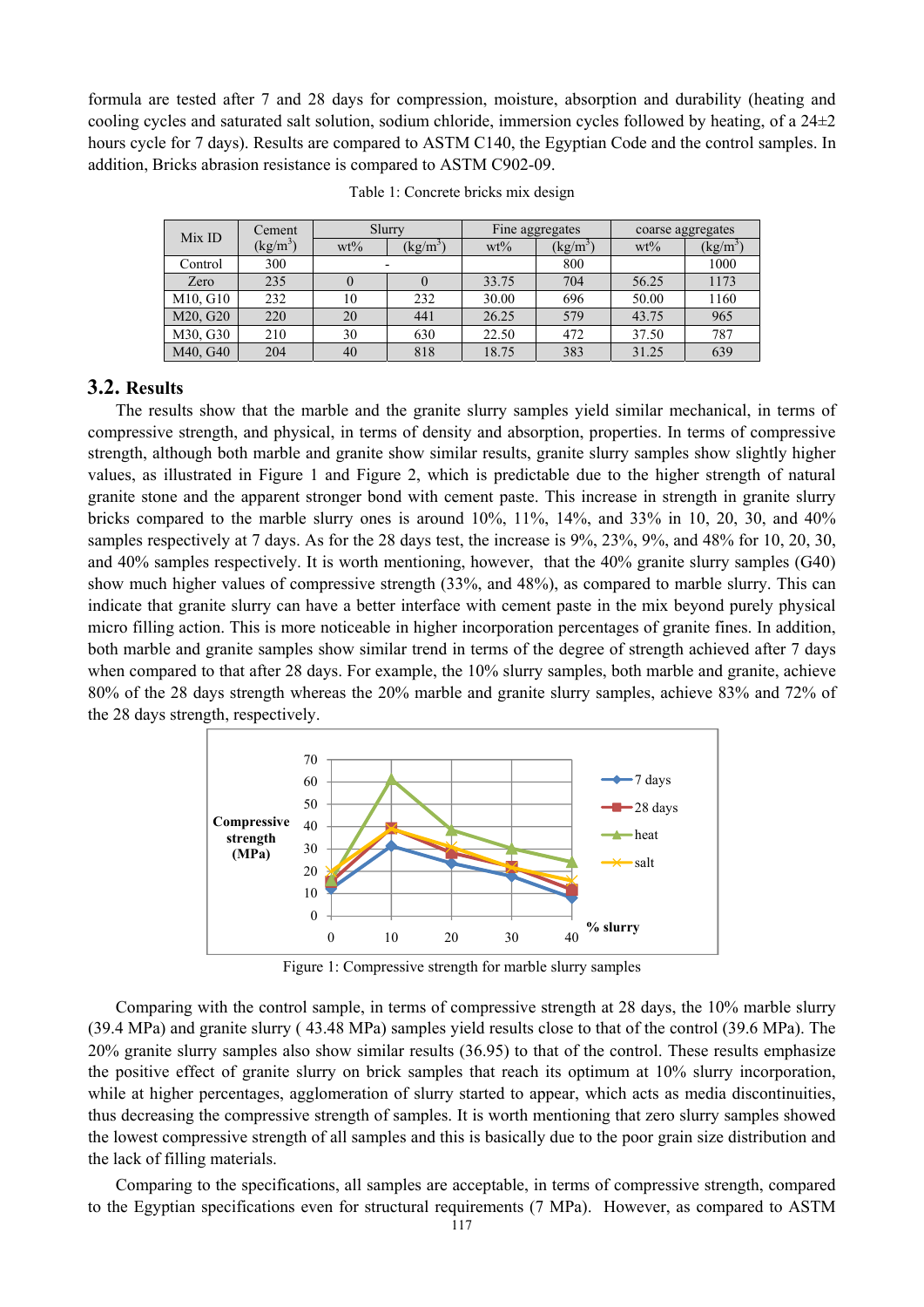C55, the control (39.6 MPa), M10 (39.4 MPa), M20 (28.3 MPa), G10 (43.5 MPa), G20 (37.0 MPa), and G30 (24.1 MPa) are acceptable for grade  $N^4$  (24.1 MPa (average of 3), and 20.7MPa (individual unit)), and M30  $(22.0 \text{ MPa})$  and G40  $(22.8 \text{ MPa})$  are acceptable for Grade S<sup>5</sup>  $(17.3 \text{ MPa})$  (average of 3) and 13.8 MPa (individual unit)) use. M40 is rejected for falling below the limits of Grade S. As for density, most samples, including the control, are of normal weight  $(>2000 \text{ kg/m}^3)$ , according to both the Egyptian specifications and ASTM C55, except for M30, G30, and G40, which are of medium weight.

Both heating and salt solution soaking and heating cycles increased the compressive strength of all samples with different ratios. Thus, it can be concluded that heating and cooling cycles did not adversely affect samples; on the contrary, they enhance compressive strength. This may be attributed to the accelerated cement hydration with higher temperature which apparently counter effected heat-associated volumetric changes.

Absorption is the major drawback of slurry incorporation in bricks, although the Egyptian specifications for concrete bricks do not impose limits for absorption in concrete bricks, but it specifies a maximum of 16% for wall bearing bricks, and 20% for non-wall bearing for fired clay bricks. All samples show absorption less than 15%. As for ASTM specifications, Zero, M10, G10, M20, G20, fulfil the requirements for grade S (208 kg/m<sup>3</sup>, 10.1% for normal weight and 240 kg/m<sup>3</sup> for medium weight), with absorption values of 168 kg/m<sup>3</sup>,  $168 \text{ kg/m}^3$ ,  $185 \text{ kg/m}^3$ ,  $193 \text{ kg/m}^3$ ,  $201 \text{ kg/m}^3$ ,  $179 \text{ kg/m}^3$  and  $184 \text{ kg/m}^3$ .



Figure 2: Compressive strength for granite slurry samples

As for the abrasion resistance of bricks for pedestrian and light traffic use according to ASTM C902, the control sample, zero, M10, M20, M30, G10, and G20, are all classified as class  $MX^6$ , type  $II^7$ . G30 is classified as class MX, type  $III^8$ , while G40 is classified as class NX<sup>9</sup>, Type III.

## **4. Conclusion**

Marble and granite slurry cement bricks yield similar mechanical, in terms of compressive strength, and physical, in terms of density and absorption, properties. There is a positive effect of granite slurry on cement brick samples that reach its optimum at 10% slurry incorporation. Absorption is the major drawback of slurry incorporation in cement bricks according to the ASTM C55 where water absorption requirement is fulfilled only at Zero, 10 %, and 20% slurry samples for grade S. The accelerated hydration, endued by heating, compensated the detrimental effect of volumetric changes associated with temperature variation. Most cement brick samples, including the control, are of normal weight according to both the Egyptian specifications and ASTM C55.All cement brick samples tested in this study comply with the Egyptian code requirement for structural bricks. This is not true when compared to ASTM C55. Instead, 10% and 20%

 $\overline{a}$ 

<sup>&</sup>lt;sup>4</sup>Grade N; for architectural veneer and facing units in exterior walls and for use where high strength and resistance to moisture penetration and severe frost action are desired

Grade S; for general use where moderate strength and resistance to frost action and moisture are required

 ${}^{6}$ Class MX: brick intended for exterior use where resistance to freezing is not a factor

 $\frac{7}{7}$  Type II: brick subjected to intermediate abrasion

<sup>&</sup>lt;sup>8</sup> Brick subjected to low abrasion

<sup>&</sup>lt;sup>9</sup> brick not intended for exterior use but which may be acceptable for interior use where protected from freezing when wet